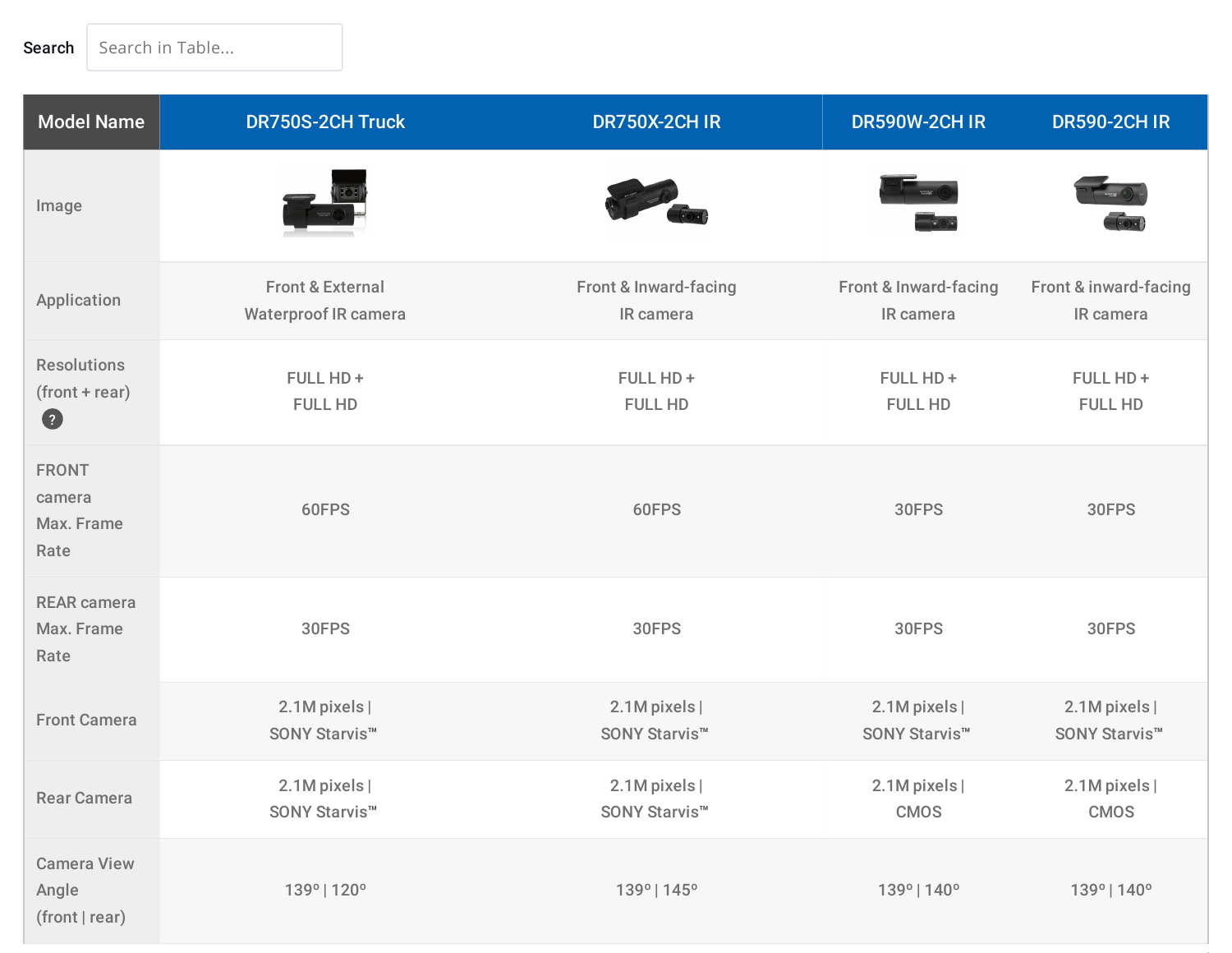| <b>Model Name</b>            | <b>DR750S-2CH Truck</b>                                                                                                                                 | <b>DR750X-2CH IR</b>                                                                                                                                    | <b>DR590W-2CH IR</b>                                                                                                  | <b>DR590-2CH IR</b>                                                                                                   |
|------------------------------|---------------------------------------------------------------------------------------------------------------------------------------------------------|---------------------------------------------------------------------------------------------------------------------------------------------------------|-----------------------------------------------------------------------------------------------------------------------|-----------------------------------------------------------------------------------------------------------------------|
| WiFi built-in<br>$\bullet$   | $\checkmark$                                                                                                                                            |                                                                                                                                                         |                                                                                                                       | $\boldsymbol{\mathsf{x}}$                                                                                             |
| WiFi<br>Frequency<br>(speed) | 2.4GHz                                                                                                                                                  | 2.4GHz                                                                                                                                                  | 2.4GHz                                                                                                                | $\boldsymbol{\mathsf{x}}$                                                                                             |
| <b>Cloud</b><br>compatible   | Yes<br>External WiFi hotspot (SIM card not<br>included)                                                                                                 | Yes<br>Optional LTE Module (CM100LTE) or<br>external WiFi hotspot (SIM card not<br>included)                                                            | ×                                                                                                                     | ×                                                                                                                     |
| <b>Event File Lock</b>       | $\checkmark$                                                                                                                                            | $\checkmark$                                                                                                                                            | $\boldsymbol{\mathsf{x}}$                                                                                             | $\boldsymbol{\mathsf{x}}$                                                                                             |
| <b>Vision</b><br>Enhancement | Enhanced<br><b>Night Vision</b>                                                                                                                         | <b>Enhanced</b><br><b>Night Vision</b>                                                                                                                  | <b>Night Vision</b>                                                                                                   | <b>Night Vision</b>                                                                                                   |
| Recording<br>Mode            | - Normal,<br>- Event (Impact Detection / Speed Limit /<br>Manual),<br>- Parking Mode (Impact+Region-based<br><b>Motion Detection, Timelapse+Events)</b> | - Normal,<br>- Event (Impact Detection / Speed Limit /<br>Manual),<br>- Parking Mode (Impact+Region-based<br><b>Motion Detection, Timelapse+Events)</b> | - Normal,<br>- Event (Impact<br><b>Detection / Speed</b><br>Limit),<br>- Parking Mode<br>(Motion+Impact<br>Detection) | - Normal,<br>- Event (Impact<br><b>Detection / Speed</b><br>Limit),<br>- Parking Mode<br>(Motion+Impact<br>Detection) |
| <b>Parking Mode</b>          | <b>Optional Power Magic Pro or Cellink</b><br>battery                                                                                                   | Hardwiring Cable Kit included (built-in<br>power cut off) /<br><b>Optional Power Magic Pro or Cellink</b><br>battery                                    | <b>Optional Power Magic</b><br><b>Pro or Cellink battery</b>                                                          | <b>Optional Power Magic</b><br><b>Pro or Cellink battery</b>                                                          |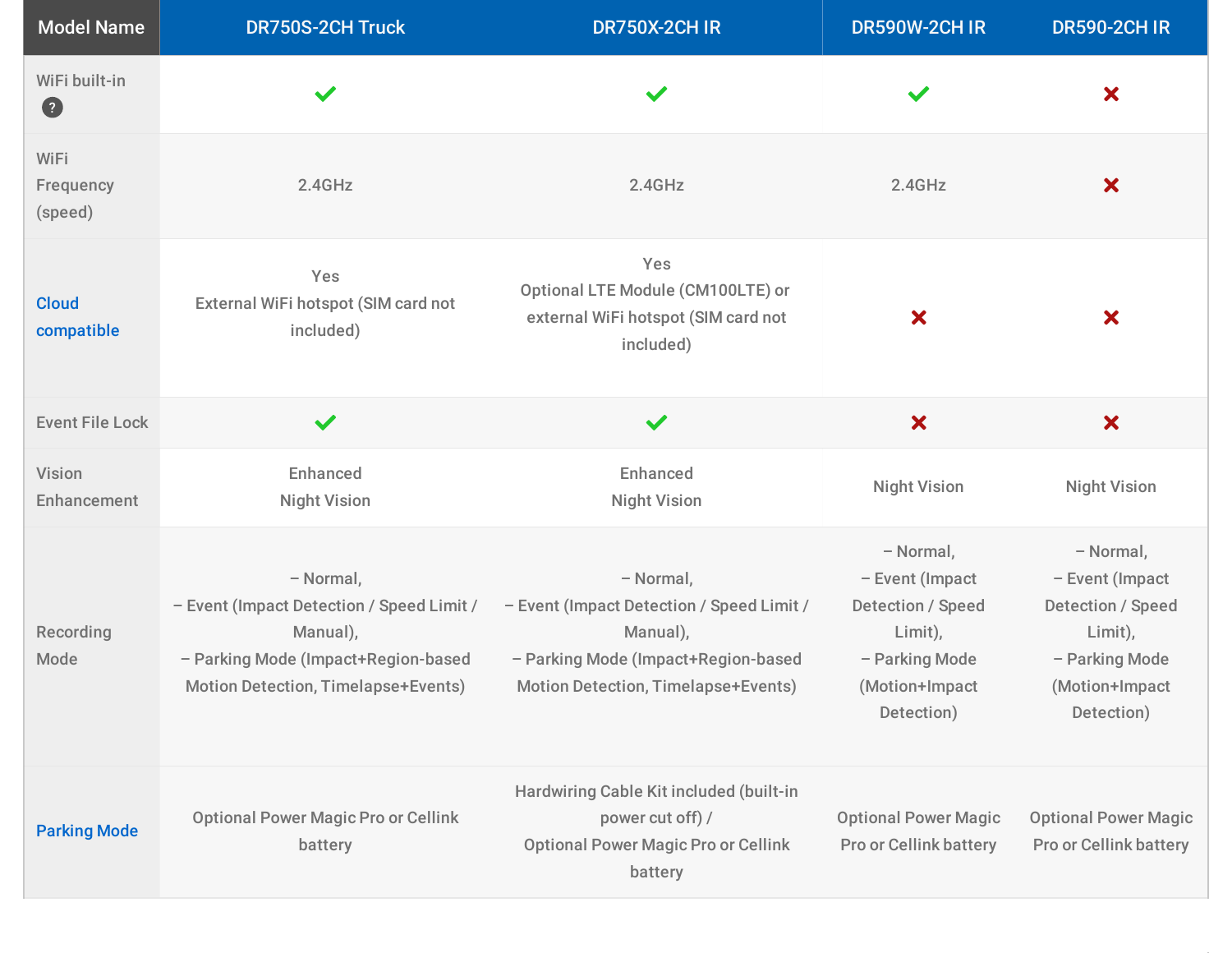| <b>Model Name</b>                                          | DR750S-2CH Truck | <b>DR750X-2CH IR</b>      | DR590W-2CH IR      | <b>DR590-2CH IR</b>  |
|------------------------------------------------------------|------------------|---------------------------|--------------------|----------------------|
| <b>Video Codec</b><br>$\bullet$                            | H.264 (AVC)      | H.264 (AVC)               | <b>H.264 (AVC)</b> | H.264 (AVC)          |
| GPS 2                                                      | Built-in         | Built-in                  | External (option)  | External (option)    |
| Support up to<br>256GB<br>microSD                          | $\checkmark$     | $\checkmark$              | $\checkmark$       |                      |
| MicroSD card<br><b>Format Button</b>                       | $\checkmark$     | $\boldsymbol{\mathsf{x}}$ | $\checkmark$       | $\checkmark$         |
| High<br>Temperature<br>Cut-off                             | $\checkmark$     | $\checkmark$              | $\checkmark$       | $\checkmark$         |
| Scheduled<br>Reboot                                        | $\checkmark$     | $\checkmark$              | $\checkmark$       | $\checkmark$         |
| Mic, Speaker<br>(voice<br>guidance)<br>& LED<br>indicators | $\checkmark$     | $\checkmark$              | $\checkmark$       | $\checkmark$         |
| Adaptive<br><b>Format Free</b>                             | $\checkmark$     | $\checkmark$              | $\checkmark$       |                      |
| PC Viewer <sup>2</sup>                                     | $\checkmark$     | $\checkmark$              | $\checkmark$       | $\blacktriangledown$ |
| DC 12-24V<br>supply<br>compatible                          | $\checkmark$     | $\checkmark$              | $\checkmark$       |                      |